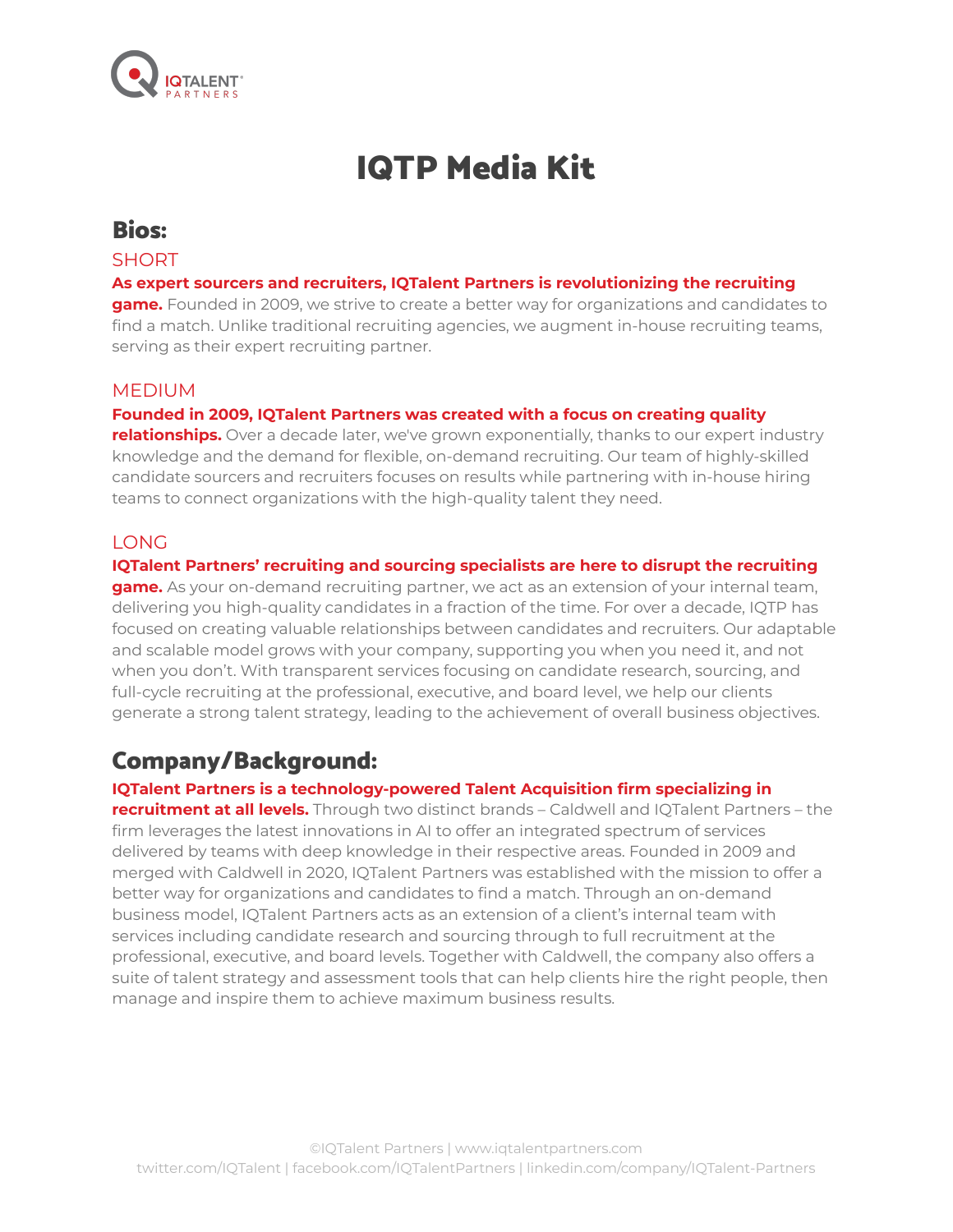

### IQTP Executive Team Bios:

### David Windley

**As an experienced leader in the talent acquisition and human resources fields with more than 30 years of tactical success in leading corporate talent divisions and companies, David Windley currently serves as the President of IQTalent Partners.** David is responsible for overseeing the strategic direction, business development, and day-to-day activities of ITQP. His previous experience includes executive-level human resources roles with organizations including Silicon Graphics, Inc, Intuit, Microsoft, Fusion-io, and Yahoo! Windley serves on the executive boards of Caldwell Partners, Tennant Company, and the DHI Group.

### Professional Headshot:

Please find David Windley's headshot [here](https://drive.google.com/drive/folders/1wHKGhDPYCRmtX9fgOqW8a4DO3M-Vy7el?usp=sharing).

#### Chris Murdock

### **Chris Murdock is the co-founder of IQTalent Partners and currently serves as the**

**company's Chief Sourcing Officer.** A veteran of the recruiting and talent acquisition industry, he founded IQTalent Partners in 2009 and now leads search execution and client relationships for his 350+ person firm. Prior to establishing IQTalent Partners as a talent acquisition leader, Chris worked with Yahoo!'s internal executive recruiting team, gaining in-depth experience across the technology recruiting sphere. Chris is a frequent speaker and panelist at industry events and a graduate of Vanderbilt University.

### Professional Headshot:

Please find Chris Murdock's headshot [here](https://drive.google.com/drive/folders/1ZqpqinqDsZb17Utibl09kHwnYAoziVL0?usp=sharing).

#### Tom Milic

#### **Tom Milic serves as s Vice President of Account Management and Business Development in addition to co-founding IQTalent Partners. He focuses on planning, implementing, and strategic forecasting of all business development activities.** A renowned leader in the

finance industry, Tom manages all client operations while overseeing corporate growth opportunities for IQTP. He brings a broad level of experience, previously working for JP Morgan and Health Care Service Corporation, where he served as a Senior Investment Analyst focused on fixed income investment portfolio management. Tom is a graduate of Vanderbilt University.

#### Professional Headshot:

Please find Tom Millic's headshot [here](https://drive.google.com/drive/folders/1wUYXRgBR1Y7EXAOxxXAHjSqqUVp_S9Cb?usp=sharing).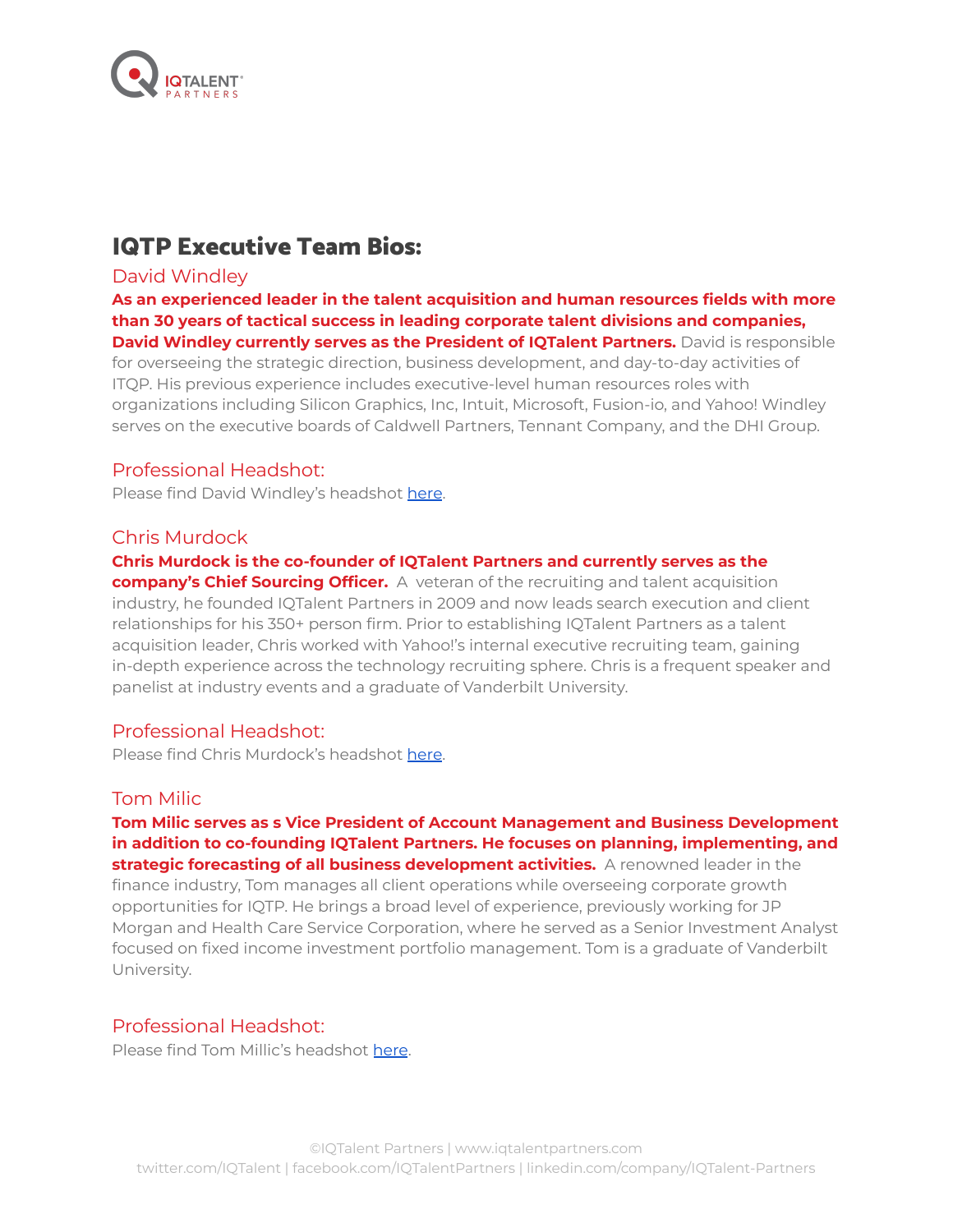

### IQTP's Value Statement:

Our on-demand model augments your internal recruiting team, offering the recruiting you need when you need it. **IQTP works to create real value for your organization by acting as a partner, delivering you quality candidates efficiently and effectively.** By offering a fully transparent process where all the candidate data is yours to keep, the value of our service pays dividends well beyond the length of the engagement.

### IQTP Products and Services:

### Research

IQTP provides our clients with world-class research and insights that can be used to transform their recruitment and hiring strategies. The areas of research we focus on include:

- **Strategic Recruitment Research:** Navigate high-growth areas, challenging requirements, and hiring spikes with fact-based advice.
- **On-Demand Pipeline Sourcing:** Discover where top talent is coming from and build a pipeline of high-quality passive candidates.
- **Scale Up:** Lean on IQTP's on-demand recruiting services when our researchers find more candidates than your internal team can handle.

# Candidate Sourcing

Through our unique Diamond Recruiting method, our team of expert sourcers can help you to cut your time-to-fill and focus on hiring the best talent available. Our team acts as an extension of your internal hiring team, ensuring the candidates you hire are excellent fits within your workplace culture.

# Professional Recruiting

Our recruiters leverage the expert knowledge of IQTP and our world-class sourcing engine to find, scout, and source interested, qualified candidates. When you invest in our advanced recruiting technology and expert team, you can enhance your recruitment process, strengthen your hiring strategy, and build out the best team possible.

# Executive Search

IQTP supports your internal hiring team by providing on-demand executive search and sourcing, enabling you to expand your team and extend your reach. You can count on our team of experts to deliver you a list of top candidates, ranging from CTOs to CEOs, generating lasting value for your organization.

# Diversify by IQTX™

Diversify by IQTX™ works to create a more diverse talent pipeline for your organization by finding qualified, underrepresented talent. In combination with our team of experts, our advanced AI can search databases to locate and identify passive talent that can transform your recruiting strategies and strengthen your DEI efforts.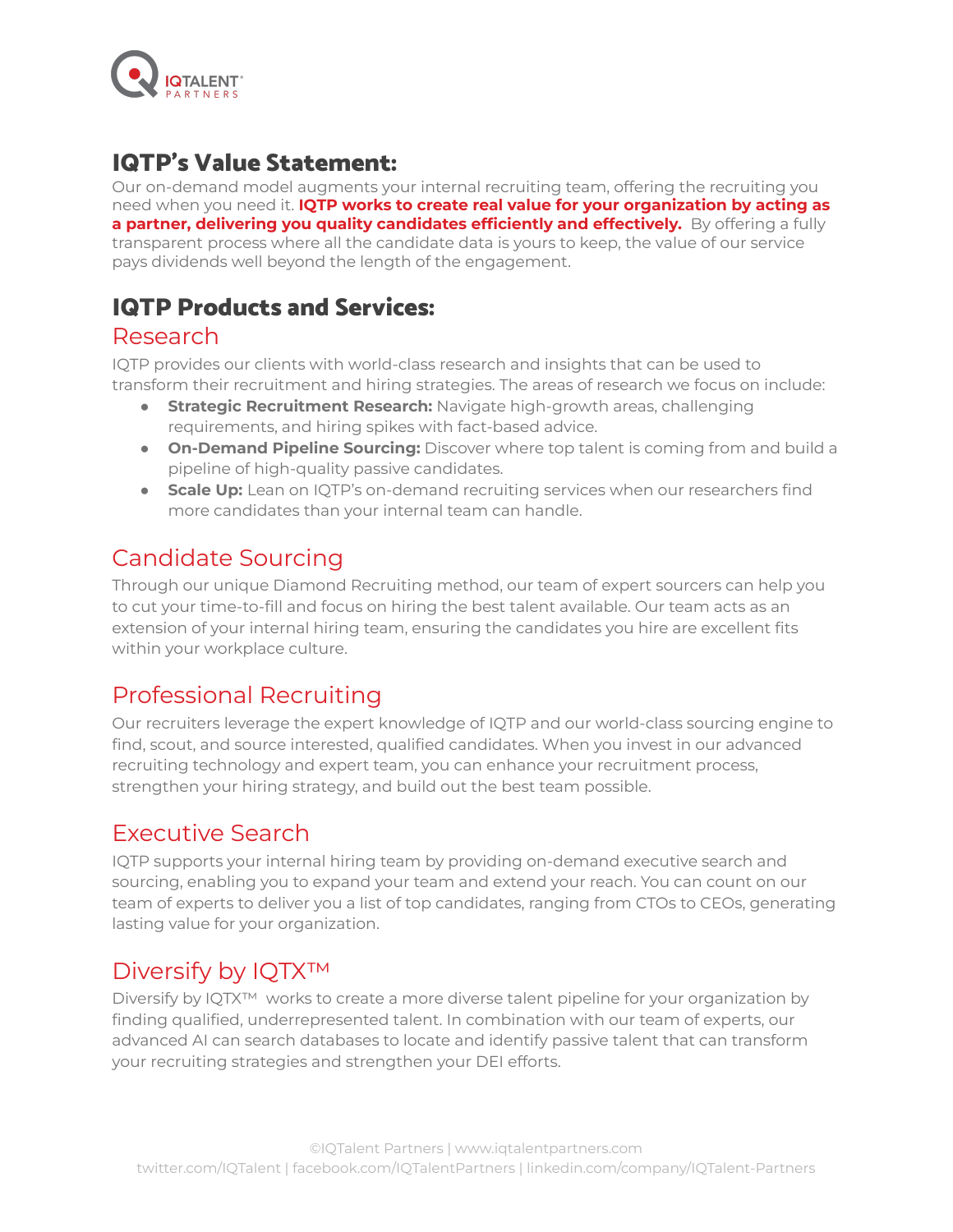

### IQTalent Xchange

IQTalent Xchange is your one-stop shop for finding qualified passive talent. When you join our Talent Xchange network, you'll gain access to a talent marketplace of more than 700 million professionals, instantly expanding your talent pool. That's the future of talent exchange: an effective, affordable, and efficient approach to finding passive talent.

### Featured In:

IQTP is known for being a thought-leader and industry expert across a variety of topics. Our highly-skilled team is frequently featured in publications highlighting their personal and professional accomplishments. **For a list of the most recent publications IQTP and our employees have been featured in, see our list below:**

- How To Attract [In-Demand](https://www.forbes.com/sites/forbeshumanresourcescouncil/2022/04/05/how-to-attract-in-demand-talent-in-a-competitive-market/?utm_content=203521102&utm_medium=social&utm_source=facebook&hss_channel=fbp-1704328459826299&sh=258178e6259f) Talent In This Market
- [Creating](https://www.hr.com/en/magazines/workforce_management_excellence_essentials/february_2022_workforce_management_time_attendance_excellence/creating-a-flexible-work-culture-that-thrives_kzqyh4lq.html?utm_source=email&utm_campaign=&utm_content=creatingaflexibleworkculturethatthrives-email&uid=4349076469) A Flexible Work Culture That Thrives
- Why [Recruitment](https://www.forbes.com/sites/forbeshumanresourcescouncil/2022/01/19/why-recruitment-resource-planning-is-a-critical-business-function/?sh=4c9558a3652e) Resource Planning Is A Critical Business Function
- Alex Barron [Named](https://blog.iqtalentpartners.com/nashville-business-journal-40-under-40-iqtalent-partners) To The Top 40 Under 40 List
- Caldwell Partners' David Windley Named to Savoy [Magazine's](https://huntscanlon.com/caldwell-partners-david-windley-named-to-savoy-magazines-2021-most-influential-black-corporate-directors/) 2021 Most Influential Black [Corporate](https://huntscanlon.com/caldwell-partners-david-windley-named-to-savoy-magazines-2021-most-influential-black-corporate-directors/) Directors
- IQTalent Partners [Launches](https://huntscanlon.com/iqtalent-partners-launches-diversify-by-iqtalent-xchange/) Diversify by IQTalent Xchange
- Talent Acquisition Firm [Announces](https://www.prnewswire.com/news-releases/talent-acquisition-firm-announces-a-diversity-focused-candidate-research-saas-301378950.html) a Diversity Focused Candidate Research SaaS

# Awards:

Below is a list of awards IQTP has received over the last 3 years.

#### **Nashville Business Journal:**

- Largest Recruiting Firms by Retained Placements in Nashville 2021
- Top Retained Recruiting Firm in Nashville 2020

#### **Tennessean:**

- Top Workplaces of Middle Tennessee 2022
- Top Workplaces of Middle Tennessee 2021

#### **Hunt Scanlon:**

- IQTP Named to Hunt Scanlon Top 50 Search Firms List 2021
- IQTP Named to Hunt Scanlon Top 50 Search Firms List 2020
- IQTP Named to Hunt Scanlon Top 50 Search Firms List 2019

#### **Best In Business Awards:**

● Best in Business – 2020

#### **Nashville's Top 40 Under 40 Business Leaders:**

● Alex Barron, Director, Recruiting Operations - 2022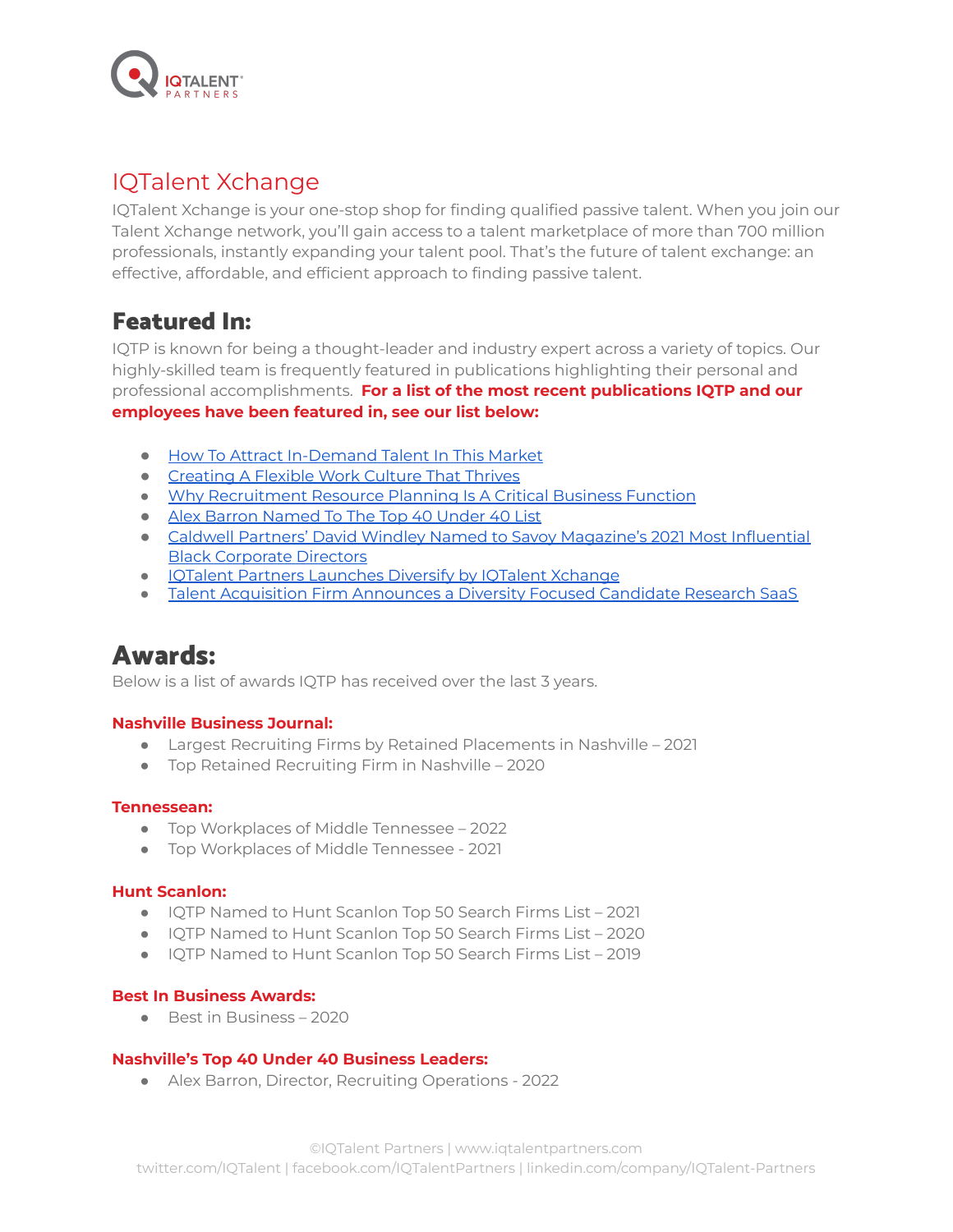

### IQTP Areas Of Expertise

Here is a list of topics that IQTP is available to discuss or present:

- Candidate Sourcing and Recruitment Strategies
- Executive Search
- Candidate Research and Talent Mapping
- On-Demand Recruiting
- Diversity Recruiting
- **•** Employee Retention and Engagement
- **•** Employer Branding
- Recruitment Technology and Advanced AI
- Candidate Experience and Engagement
- Passive Candidates
- Business Development
- Corporate Culture

### Recent Articles From IQTP:

For a list of recent writing samples from IQTP, please read through our latest published articles here:

- Diamond [Recruiting](https://blog.iqtalentpartners.com/diamond-recruiting-tough-labor-markets) Helps You Hire Top Talent In A Tough Labor Market
- 5 [Essential](https://blog.iqtalentpartners.com/essential-steps-building-effective-talent-pipeline) Steps To Building An Effective Talent Pipeline Strategy
- [Maximize](https://blog.iqtalentpartners.com/maximize-diversity-sourcing-strategy) Your Diversity Sourcing Strategy For 2022
- Recruiting [Connections:](https://blog.iqtalentpartners.com/recruiting-connections-using-ai-in-recruitment) A Discussion On The Uses Of AI In Recruitment
- 4 Reasons To Focus On [Building](https://blog.iqtalentpartners.com/reasons-to-focus-building-culture-of-dei) A Culture Of DEI

# IQTP Speaking Samples:

Here are a few examples of recent and upcoming IQTP speaking engagements:

- [#TheCandEs](https://www.thetalentboard.org/events/thecandes-virtual-conference-2022-dei-in-recruiting-hiring-candidate-experience/) Virtual Conference 2022: DE&I in Recruiting, Hiring & Candidate **[Experience](https://www.thetalentboard.org/events/thecandes-virtual-conference-2022-dei-in-recruiting-hiring-candidate-experience/)**
- HR [Connect](https://store.blr.com/hr-connect) 2022
- [#SHRM19](https://www.youtube.com/watch?v=-DTVWfiY1Ag&t=1s) David Windley
- This is Recruiting [Demystifying](https://www.hackerearth.com/blog/talent-assessment/demystifying-bias/) bias in recruiting and how to tackle it.
- [Roadblocks](https://www.youtube.com/watch?v=zlUSpmjamgg) to Elevating Women to the C-Suite
- The Power of [Keeping](https://www.youtube.com/watch?v=hX3yrGXRN_I) In Touch
- The Human Side of Making [Connections](https://www.youtube.com/watch?v=xfYVaOJRkV4)

### IQTP Speaking/Engagement Fee:

Contact us for specific information about any fees. Fees will be dependent on the event and location.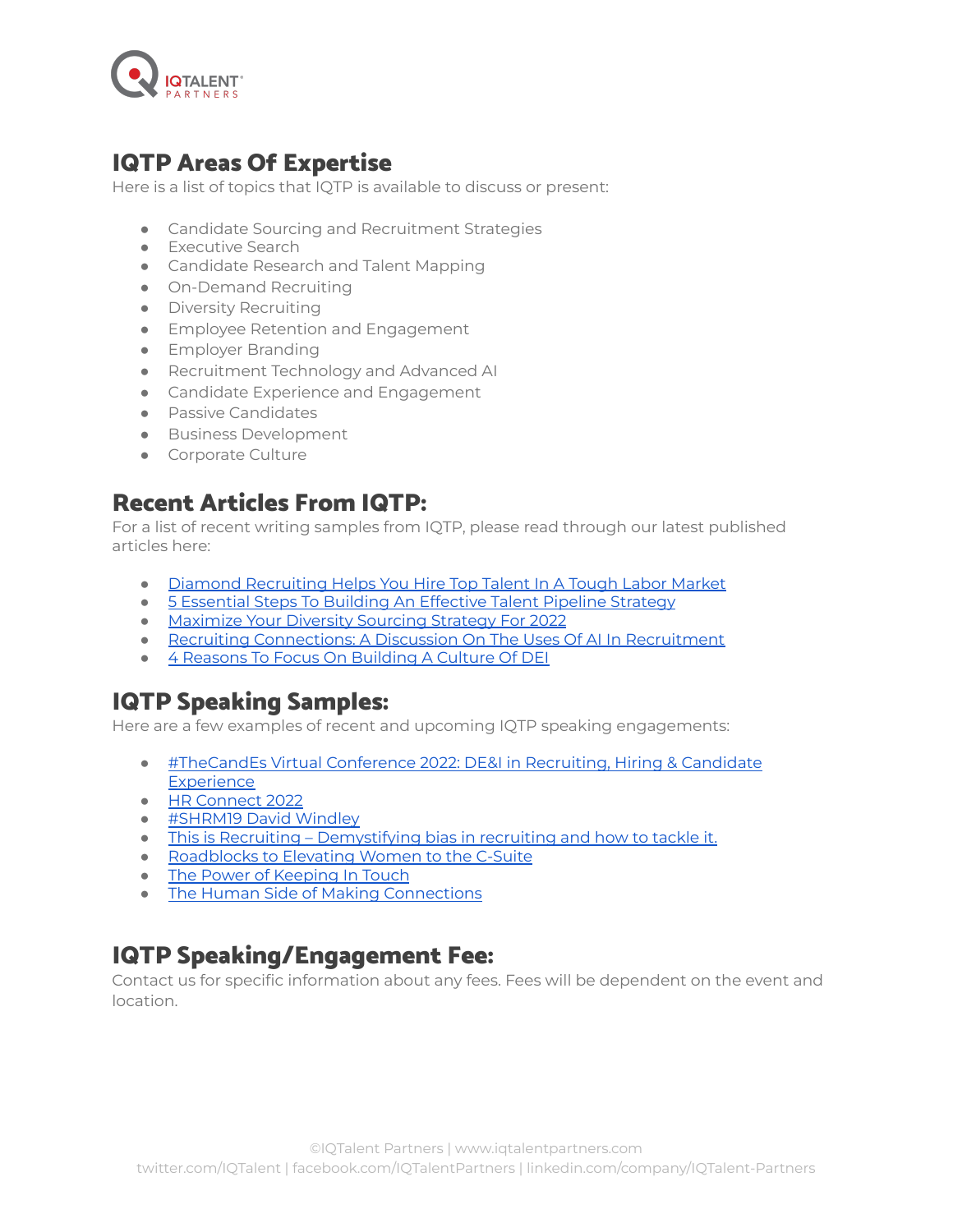

# IQTP AV/Video Set Up Requirements:

As presenters, IQTP needs access to the following tools/resources:

- $\Box$  Screen
- $\Box$  Projector
- $\Box$  Tie-in to a laptop (wireless or other)

# IQTalent Partners Social Media and Contact Information:

[Facebook](https://www.facebook.com/IQTalentPartners) **[LinkedIn](https://www.linkedin.com/company/iqtalent-partners/) [Twitter](http://iqtalent/)** Website [Homepage](https://www.iqtalentpartners.com/) [Website](https://www.iqtalentpartners.com/contact/) Contact Form

**Phone Number:** 629-255-0709 **Email:** [info@iqtalentpartners.com](mailto:info@iqtalentpartners.com) **Address:** 201 4th Avenue North Ste. 1300 Nashville, TN 37219

### Logos

IQTalent [Partners](https://drive.google.com/drive/folders/1weAQuITn8KIlHndCIHt6tO6NxhPmgHHv?usp=sharing) Logos IQTalent [Xchange](https://drive.google.com/drive/folders/1wqUwWYa0p9l0tsOEgcy-LFOKcSoQRM18?usp=sharing) Logos [Diversify](https://drive.google.com/drive/folders/1x0faEVl6Qal79Xp2qzvBO6gD5yDxSUFY?usp=sharing) by IOTX<sup>™</sup> Logos